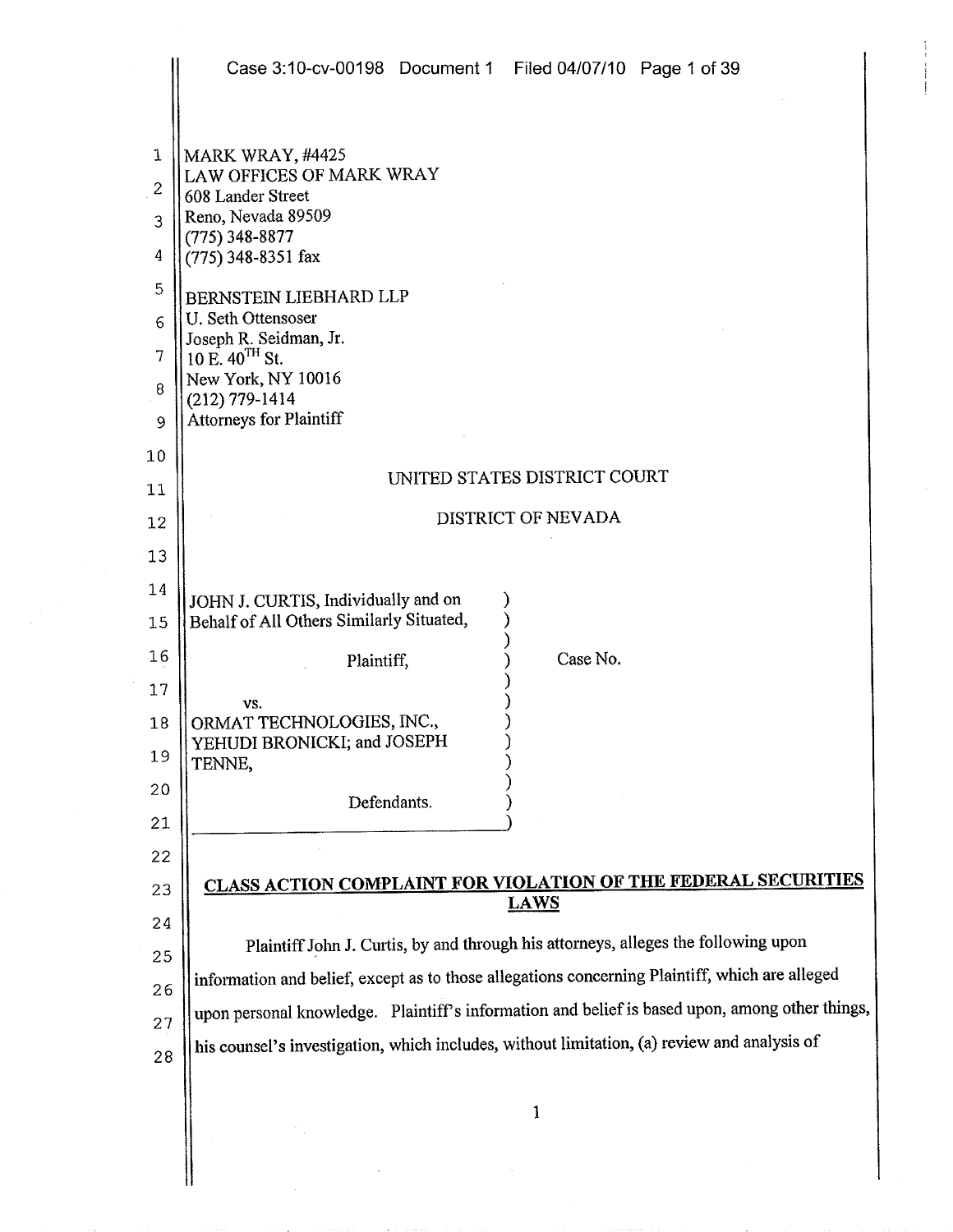1 2 3 4 regulatory filings made by Ormat Technologies, Inc. ("Ormat" or the "Company") with the United States Securities and Exchange Commission ("SEC"); (b) review and analysis of press releases and media reports issued by and disseminated by Ormat; and (c) review of other publicly available information conceming Ormat.

5

8

22

23

24

25

27

28

## JURISDICTION AND VENUE

6 7 1. The claims asserted herein arise under Sections lO(b) and 20(a) of the Exchange Act (15 U.S.C.  $\S$ 578 $(i)$ ) and 78 $t(a)$ ) and Rule 10b-5 promulgated thereunder by the SEC (17 C.F.R. § 240.10b-5).

9 10 2. This Court has jurisdiction over the subject matter of this action pursuant to 28 U.S.C. §1331 and Section 27 of the Exchange Act (15 U.S.C. §78aa).

11 12 3. Venue is proper in this Judicial District pursuant to 28 U.S.C. § 139l(b) and Section 27 of the Exchange Act (15 U.S.C. §78aa(c)).

13 14 15 16 17 4. Substantial acts in fuitherance of the alleged fraud or the effects of the fraud have occurred in this Judicial District. Many of the acts charged herein, including the preparation and dissemination of materially false and/or misleading information, occurred in substantial part in this District. Additionally, Ormat maintains its principal executive offices within this Judicial District.

18 19 20 21 5. In connection with the acts, transactions, and conduct alleged herein, Defendants directly and indirectly used the means and instrumentalities of interstate commerce, including the United States mail, interstate telephone communications, and the facilities of a national securities exchange.

## NATURE OF THE ACTION AND OVERVIEW

6. This is a federal class action on behalf of purchasers (the "Class") of Ormats securities between May 6, 2008 and February 24, 2010, inclusive (the "Class Period"), seeking t pursue remedies under the Securities Exchange Act of 1934 (the "Exchange Act").

26 7. Ormat and its subsidiaries engage in the geothermal and recovered energy power business in the United States and internationally. The company operates in two segments, Electricity and Products. The Electricity segment develops, builds, owns, and operates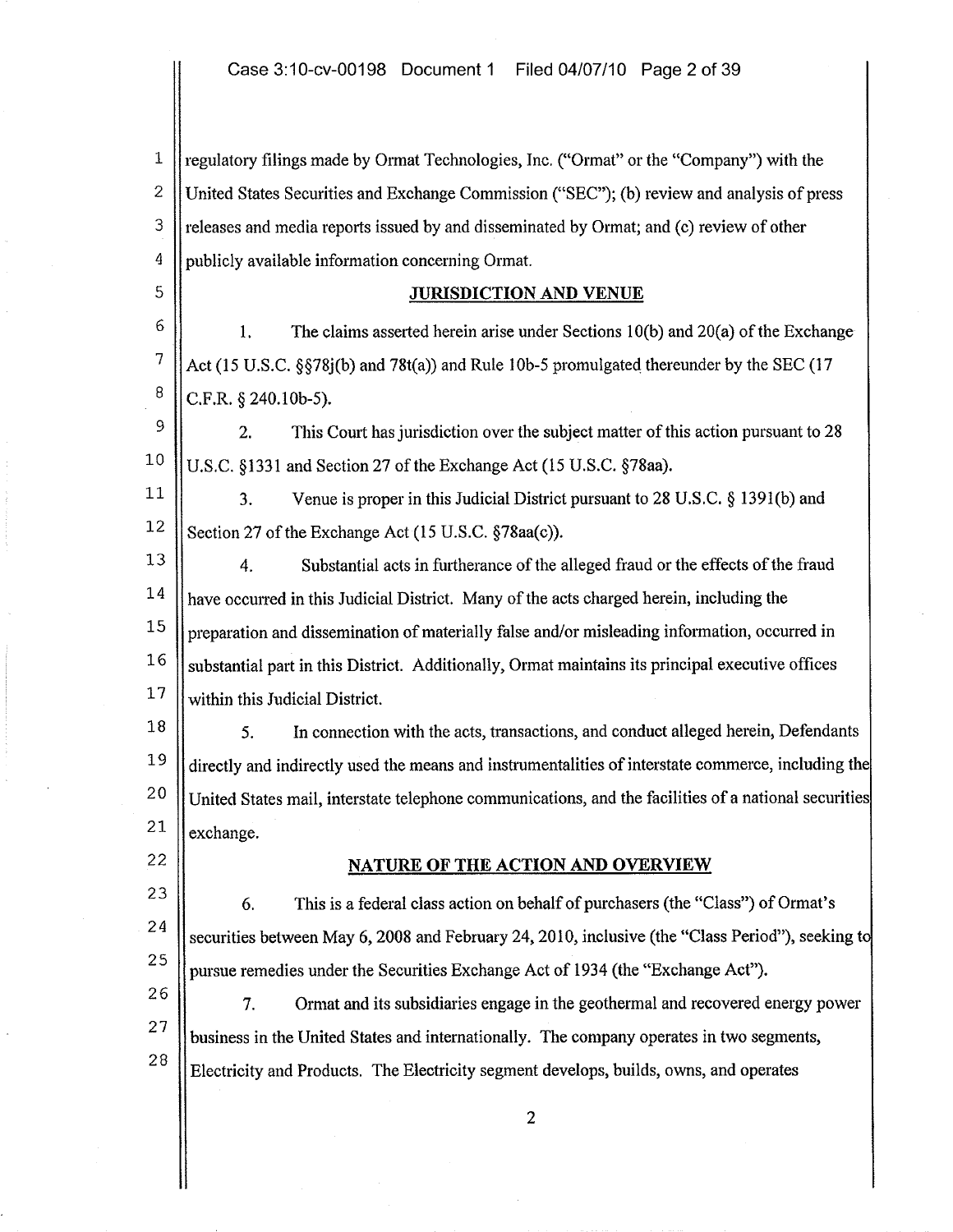1 geothermal and recovered energy-based power plants, and sells electricity. The Products 2 Segment designs, manufactures, and sells equipment for geothermal and recovered energy-based  $3$  electricity generation; and remote power units and other power generators, including fossil fuel <sup>4</sup> | powered turbo-generators and heavy duty direct current generators.

5 8. On February 24, 2010, the Company disclosed that the Board of Directors and 6 Audit Committee of the Company, upon recommendation of management, had concluded that 7 the Company's financial statements for the year ended December 31, 2008 (the "2008 Financial 8 Statements") contained in its Annual Report on Form 10-K for the year then ended require 9 restatement and should no longer be relied upon, and additionally, that the Company's prior 10 | related earnings and news releases and similar communications should also no longer be relied 11 | on to the extent they related to the 2008 Financial Statements. The Company announced that the  $12$  restatement would show a change in the Company's accounting treatment for certain exploration 13 and development costs. According to Ormat, these costs were capitalized on an area-of-interest 14 **basis using an accounting method that is analogous to the full cost method, and upon review of** 15 || this accounting treatment in response to comment letters from the Staff of the SEC, the Company  $16$  concluded that this accounting treatment was inappropriate in certain respects. Specifically, the 17 Company disclosed that it will no longer continue to capitalize these costs for any individual 18 project after it decides to abandon further exploration and development of that project, and will 19 instead expense those costs in the period in which any such determination is made. Ormat 20 additionally indicated that as a result, the Company also planned to revise its consolidated 21 financial statements as of and for the three and nine months ended September 30, 2009.

22 9. On this news, shares of Ormat declined \$1.28 per share, nearly 4%, to close on 23 February 24,2010, at \$31.90 per share, on heavy volume, and further declined an additional 24  $\parallel$  \$0.89 per share, nearly 3%, to close on February 25, 2010, at \$31.01 per share, on heavy volume, 25 || and continued to decline an additional \$2.08 per share, more than 6.5%, to close on February 26, 26 2010, at \$28.93 per share, on heavy volume. Over the course of these three days of trading,  $27$  Shares of Ormat declined a total of \$4.25 per share, or 12.81%.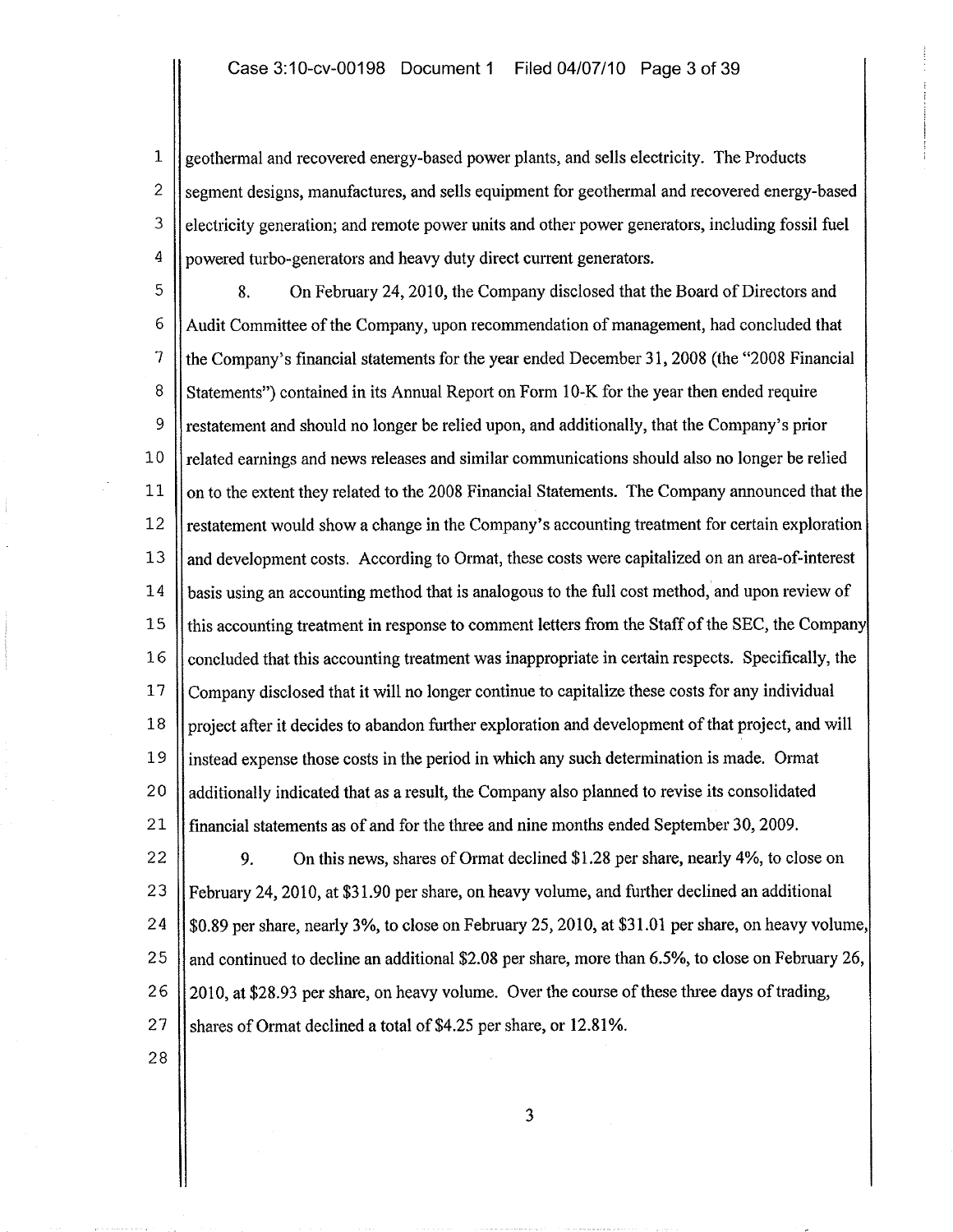$\mathbf{1}$ 2 3 4 5 6 7 8 9 10 11 12 13 14 15 16 17 18 19 20 10. Throughout the Class Period, Defendants made false and/or misleading statements, as well as failed to disclose material adverse facts about the Company's business, operations, and prospects. Specifically, Defendants made false and/or misleading statements and/or failed to disclose: (1) that the Company was improperly continuing to capitalize costs for individual projects after Ormat had decided to abandon fuither exploration and development of individual projects instead of expensing those costs in the period in which any such determination was made; (2) that, as a result, the Company's financial results were overstated during the Class Period; (3) that the Company's financial results were not prepared in accordance with Generally Accepted Accounting Principles ("GAAP"); (4) that the Company lacked adequate internal and financial controls; and (5) that, as a result of the above, the Company's financial statements were materially false and misleading at all relevant times. 11. As a result of Defendants' wrongful acts and omissions, and the decline in the market value of the Company's securities, Plaintiff and other Class members have suffered significant losses and damages. **PARTIES** 12. Plaintiff John J. Curtis, as set forth in the accompanying certification, incorporated by reference herein, purchased Ormat common stock during the Class Period, and suffered damages as a result of the federal securities law violations and false and/or misleading statements and/or material omissions alleged herein.

21 13. Defendant Ormat is a Delaware corporation with its principal executive offices located at 6225 Neil Road, Reno, Nevada, 89511.

22 23 14. Defendant Yehudit Bronicki ("Bronicki") was, at all relevant times, Chief Executive Officer ("CEO"), President, and a director of Onnat.

24 25 15. Defendant Joseph Tenne ("Tenne") was, at all relevant times, Chief Financial Officer ("CFO") of Ormat.

26 27 28 16. Defendants Bronicki and Tenne are collectively referred to hereinafter as the "Individual Defendants." The Individual Defendants, because oftheir positions with the Company, possessed the power and authority to control the contents of Ormat's reports to the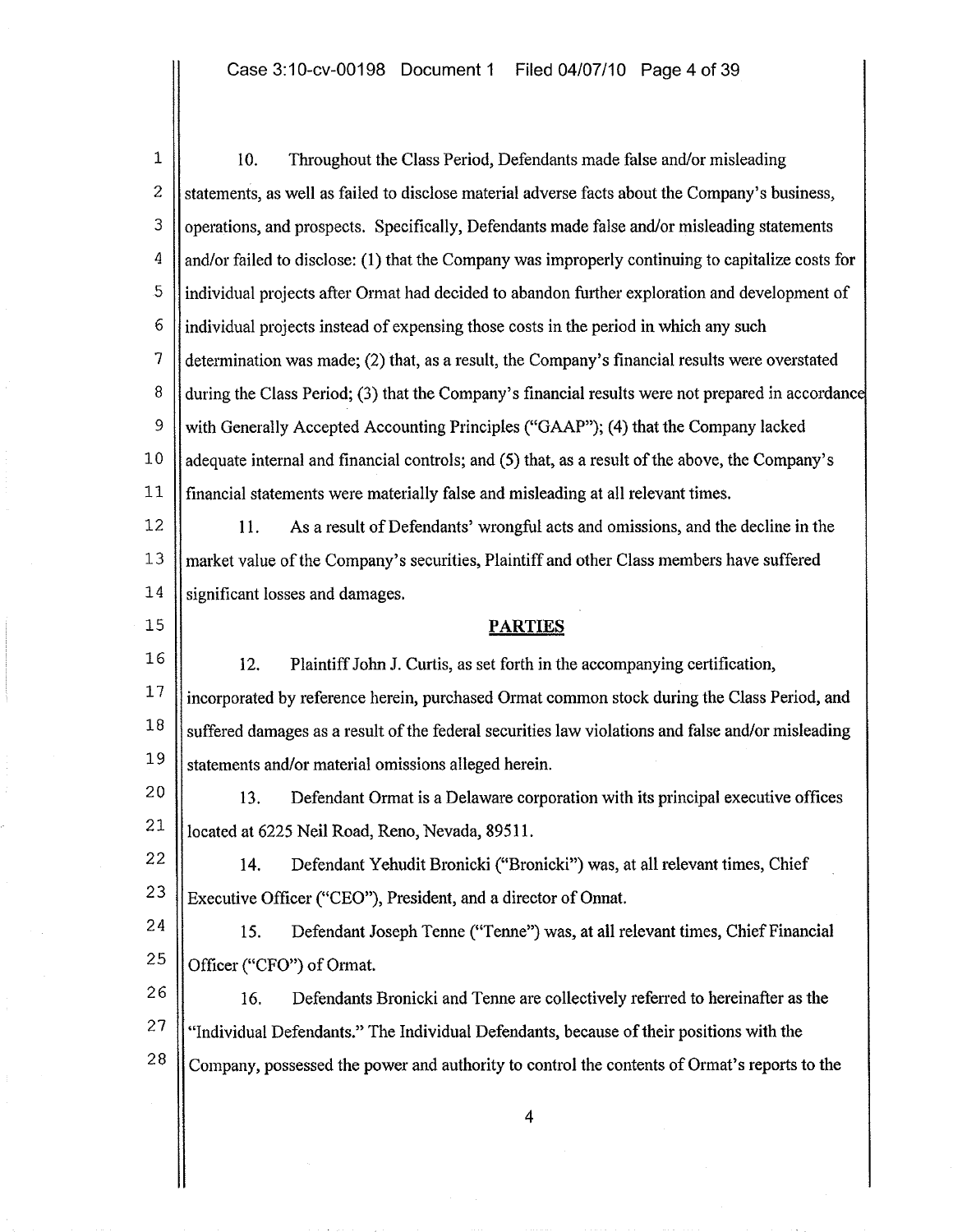$1 \parallel$  SEC, press releases and presentations to securities analysts, money and portfolio managers and 2  $\parallel$  institutional investors, i.e., the market. Each defendant was provided with copies of the 3 Company's reports and press releases alleged herein to be misleading prior to, or shortly after, <sup>4</sup> | their issuance and had the ability and opportunity to prevent their issuance or cause them to be  $\overline{5}$  | corrected. Because of their positions and access to material, non-public information available to  $6$  || them, each of these defendants knew that the adverse facts specified herein had not been 7 disclosed to, and were being concealed from, the public, and that the positive representations 8 Which were being made were then materially false and/or misleading. The Individual 9 Defendants are liable for the false statements pleaded herein, as those statements were each 10 "group-published" information, the result of the collective actions of the Individual Defendants. 11 SUBSTANTIVE ALLEGATIONS<br>12 Background 13 17. Ormat and its subsidiaries engage in the geothermal and recovered energy power 14 business in the United States and internationally. The company operates in two segments, 15 Electricity and Products. The Electricity segment develops, builds, owns, and operates 16 geothermal and recovered energy-based power plants, and sells electricity. The Products 17 Segment designs, manufactures, and sells equipment for geothermal and recovered energy-based 18 | electricity generation; and remote power units and other power generators, including fossil fuel 19 powered turbo-generators and heavy duty direct current generators. 20 || Statements Issued Before the Class Period 21 22 23 24 25 26 27 28 18. On March 5, 2008, Ormat filed its Annual Report with the SEC on Form 10-K for the 2007 fiscal year. The Company's Form 10-K was signed by Defendant Bronicki. Therein, the Company, in relevant part, stated: We capitalize costs incurred in connection with the exploration and development of geothermal resources on an "area-of-interest" basis. All such costs, which include dry hole costs and the cost of drilling and equipping production wells and other directly attributable costs, are capitalized and amortized over their estimated useful lives when production commences. Although we do not commence exploration activities until feasibility studies have determined that the project is capable of commercial production, it is possible that economically recoverable reserves will not be found in an "area of interest" and exploration activities will 5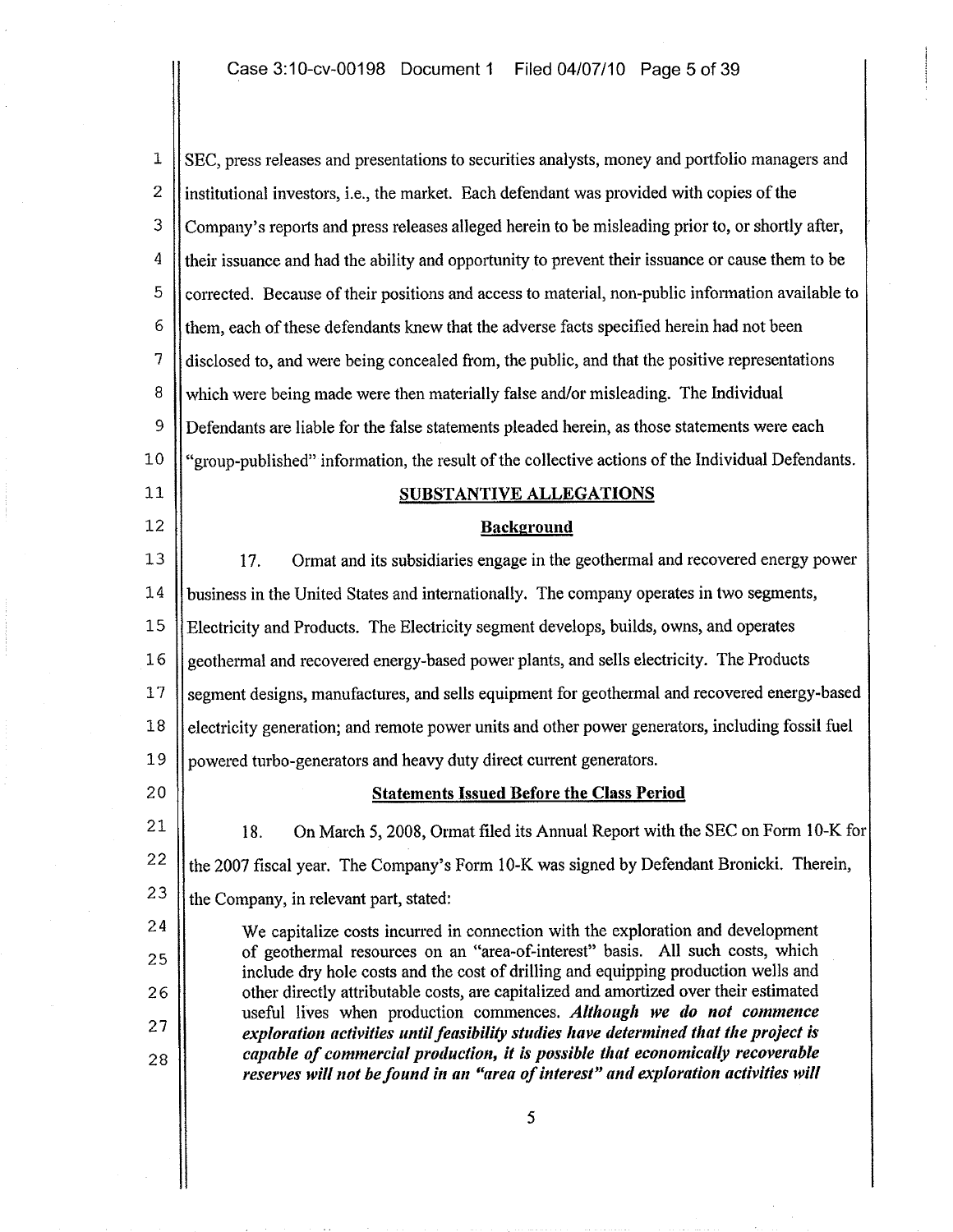be abandoned. In this case, capitalized exploration costs would be expensed. To date, we have not abandoned any exploration projects.

(Emphasis added).

4 5

6

7

8

9

10

11

12

13

14

15

16

17

18

19

20

21

22

23

24

25

26

27

28

1

2

3

## Materially False and Misleading Statements Issued During the Class Period

19. The Class Period begins on May 6, 2008. On this day, Ormat issued a press

release entitled, "Ormat Technologies, Inc. Reports First Quarter 2008 Results Q1 total revenue

increased 12.4% to \$69.4 million Q1 net income of \$10.1 million." Therein, the Company, in

relevant part, stated:

RENO, Nevada, May 6, 2008 - Ormat Technologies, Inc. (NYSE: ORA) today announced financial results for the first quarter of 2008. Total revenues for the first quarter were \$69.4 million, versus \$61.7 million for the first quarter of 2007, an increase of 12.4%, consisting of an increase of 36.3% in revenues from the Company's Electricity Segment, offset in part by a reduction in revenues from the Products Segment.

The Company reported net income of \$10.1 million, or \$0.24 per share of common stock (basic and diluted), as compared to a net loss of \$5.8 million, or \$0.15 per share of common stock (basic and diluted), for the first quarter of 2007. The increase in net income is due primarily to an increase in generating capacity and energy generation, as well as an increase in energy rates in the United States, which offset a decline in the Products Segment. In addition, the Company reduced cost of revenues by 16.0% on a year over year basis.

Commenting on the quarter's results, Dita Bronicki, Chief Executive Officer of Ormat, stated: "The first quarter performance was in line with our expectations for 2008 and highlighted our improved operating performance, increase in our overall generating capacity and improvement in power prices in certain projects.

"Since the beginning of the first quarter, we declared commercial operation for the Galena 3 and Heber South projects and continued to make progress on our exploration work to secure geothermal resources for 2010 and beyond. Also during the quarter, we strengthened our products backlog signing three EPC agreements for a total amount of over \$100 million, consisting of one geothermal and two recovered energy generation power plants, out of which approximately \$50 million are still subject to a Notice to Proceed. We expect to add an additional 174 MW by the end of 2009 from projects that are currently under construction, including Olkaria and Brawley", Ms. Bronicki continued.

Electricity revenues for the quarter ended March 31, 2008 were \$59.5 million, an increase of 36.3% from \$43.7 million in the first quarter of 2007, and an increase of 7.2% from \$55.5 million in the fourth quarter of 2007. This increase is primarily attributable to the increase in energy generation in the United States to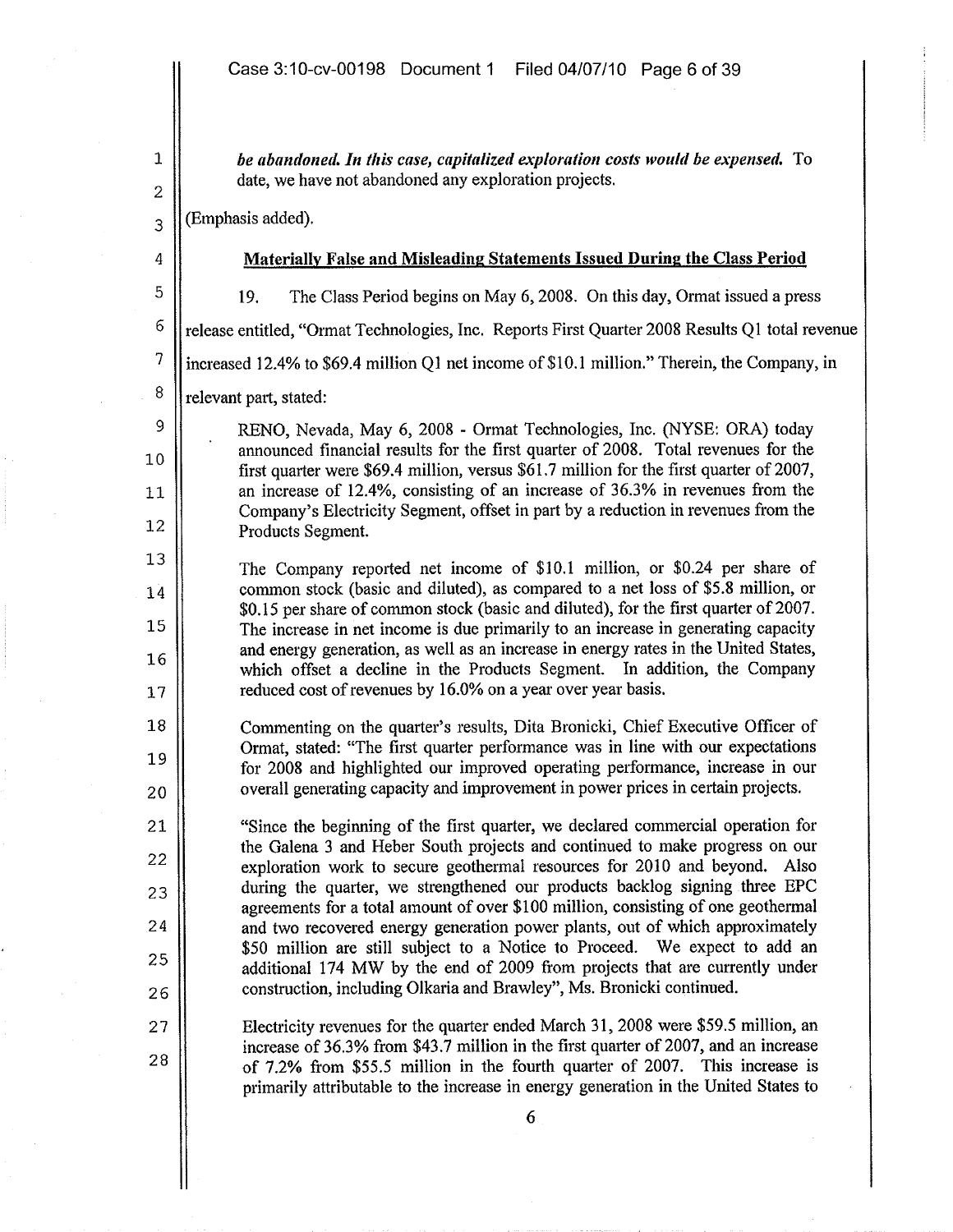1

2

3

4

5

6

7

8

9

10

11

12

13

14

15

16

17

18

19

20

21

22

23

24

25

26

27

28

572,488 MWh for the three month period, from 437,126 MWh in the comparable period last year. Such increased generation resulted from additional power plants placed in service, enhanced performance of our existing power plants; as well as revenue from the Amatitlan project in Guatemala which came online in March of 2007. Also adding to the revenue increase was an increase in the energy rates in the Puna project (due to higher oil prices) and in our Standard Offer #4 power purchase agreements with Southern California Edison.

Products Segment revenues for the quarter were \$9.9 million, compared to \$18.1 million in the first quarter of 2007, a decrease of 45.4%. The gross margin of the Products Segment was increased from 12% to 18%. The decrease in product revenue is principally attributable to last year's lower products backlog, and the timing of revenue recognition in accordance with the percentage of completion method for each of our geothermal and recovered energy generation products. Our manufacturing and construction activities were not reduced, as we increased the amount of our manufacturing and construction activities for our own projects.

Adjusted EBITDA for the first quarter of 2008 was \$27.5 million, as compared to \$13.4 million in the same quarter last year, an increase of 105.9%. Adjusted EBlTDA includes operating income and depreciation and amortization totaling \$1.5 million and \$4.1 million for the quarters ended March 31, 2008 and 2007, respectively, related to the Company's unconsolidated investment interest of 50% in the Mammoth Project in California and in the first quarter of 2007, 80% in the Leyte Project in the Philippines. The reconciliation of GAAP net income or loss to Adjusted EBITDA is set forth below in this release.

Cash, cash equivalents and marketable securities as of March 31, 2008 decreased to \$30.7 million from \$60.7 million as of December 31, 2007. In addition, in April 2008 we received \$64 million from the second closing of a tax monetization transaction and have bank lines of credits aggregating \$160 million as of today.

On May 6, 2008, Ormat's Board of Directors approved the payment of a quarterly cash dividend of \$0.05 per share pursuant to the Company's dividend policy, which targets an annual payout ratio of at least 20% of the Company's net income, subject to Board approvaL. The dividend will be paid on May 27, 2008 to shareholders of record as of the close of business on May 20, 2008. The Company expects to pay a dividend of \$0.05 per share in the next two quarters as welL.

Commenting on the outlook for 2008, Ms. Bronicki said, "Following our first quarter earnings results, we maintain our guidance for 2008 and expect our 2008 Electricity Segment revenues to be approximately \$245 million. We also expect an additional approximately \$9 million of revenues from our share of electricity revenues generated by Mammoth that is accounted for under the equity method. With regard to our Products Segment, we maintain our guidance for 2008 revenues and expect them to be between \$70 million and \$80 million".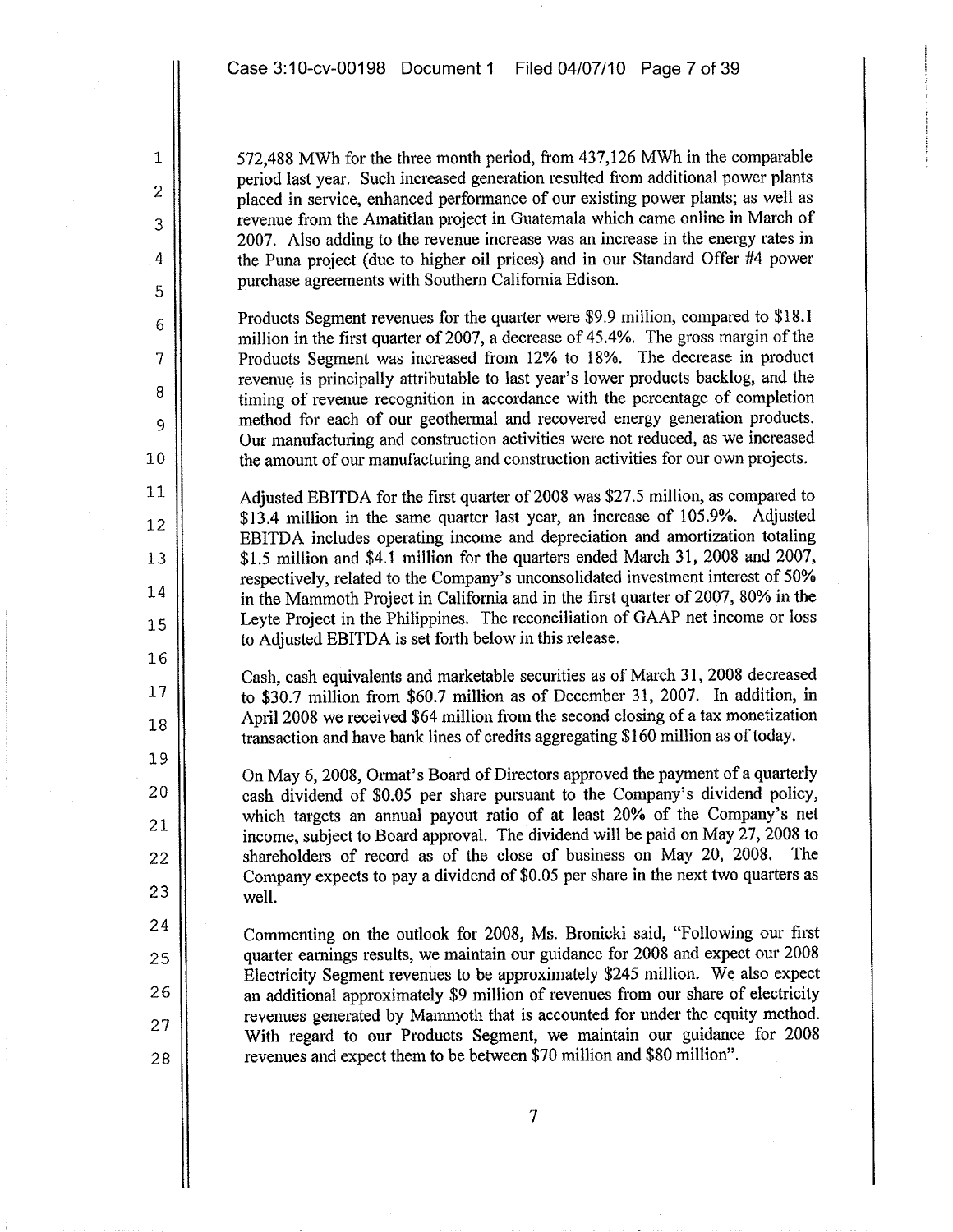|                | Case 3:10-cv-00198 Document 1 Filed 04/07/10 Page 8 of 39                                                                                                       |  |
|----------------|-----------------------------------------------------------------------------------------------------------------------------------------------------------------|--|
| $\mathbf 1$    | Ms. Bronicki concluded, "We are excited with the progress we have made this                                                                                     |  |
| $\overline{c}$ | quarter, especially m recovered energy generation, which has experienced<br>increasing interest as the need for energy efficiency begins to play a greater role |  |
| 3              | in combating global warming".                                                                                                                                   |  |
| 4              | On May 7, 2008, Ormat filed its Quarterly Report with the SEC on Form 10-Q for<br>20.                                                                           |  |
| 5              | the 2008 fiscal first quarter. The Company's Form 10-Q was signed by Defendant Tenne and                                                                        |  |
| 6              | reaffirmed the Company's financial results previously announced on May 6, 2008. The                                                                             |  |
| $\overline{7}$ | Company's Form 10-Q also contained Sarbanes-Oxley required certifications, signed by                                                                            |  |
| $\, 8$         | Defendants Bronicki and Tenne, who certified:                                                                                                                   |  |
| 9              | I have reviewed this quarterly report on Form 10-Q of Ormat<br>1.<br>Technologies, Inc.;                                                                        |  |
| 10<br>11       | Based on my knowledge, this report does not contain any untrue<br>2.                                                                                            |  |
| 12             | statement of a material fact or omit to state a material fact, necessary to<br>make the statements made, in light of the circumstances under which              |  |
| 13             | such statements were made, not misleading with respect to the period<br>covered by this report;                                                                 |  |
| 14             | 3.<br>Based on my knowledge, the financial statements, and other financial                                                                                      |  |
| 15             | information included in this report, fairly present in all material                                                                                             |  |
| 16             | respects the financial condition, results of operations and cash flows of<br>the registrant as of, and for, the periods presented in this report;               |  |
| 17             | The registrant's other certifying officer and I are responsible for<br>4.<br>establishing and maintaining disclosure controls and procedures (as                |  |
| 18             | defined in Exchange Act Rules $13a-15(e)$ and $15d-15(e)$ ) and internal                                                                                        |  |
| 19             | control over financial reporting (as defined in Exchange Act Rules 13a-<br>$15(f)$ and $15d-15(f)$ for the registrant and have:                                 |  |
| 20             | Designed such disclosure controls and procedures, or caused such<br>(a)                                                                                         |  |
| 21<br>22       | disclosure controls and procedures to be designed under our<br>supervision, to ensure that material information relating to the                                 |  |
| 23             | registrant, including its consolidated subsidiaries, is made known                                                                                              |  |
| 24             | to us by others within those entities, particularly during the period<br>in which this report is being prepared;                                                |  |
| 25             | Designed such internal control over financial reporting, or caused<br>(b)                                                                                       |  |
| 26             | such internal control over financial reporting to be designed under<br>his/her supervision, to provide reasonable assurance regarding the                       |  |
| 27             | reliability of financial reporting and the preparation of financial<br>statements for external purposes in accordance with generally                            |  |
| 28             | accepted accounting principles;                                                                                                                                 |  |
|                | 8                                                                                                                                                               |  |
|                |                                                                                                                                                                 |  |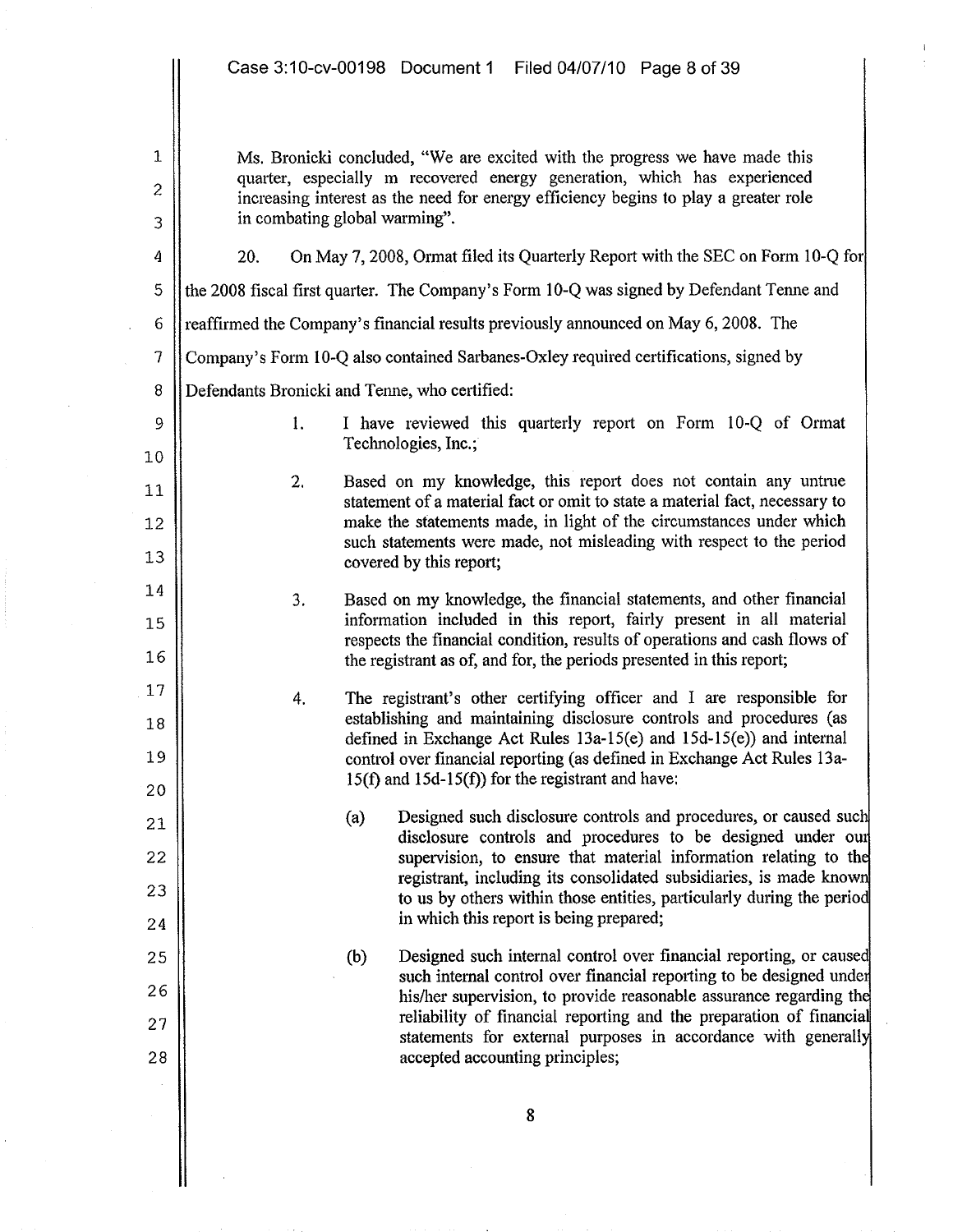$\mathbb{I}$ 

| 1<br>$\overline{c}$<br>3 | Evaluated the effectiveness of the registrant's disclosure controls<br>(c)<br>and procedures and presented in this report our conclusions about<br>the effectiveness of the disclosure controls and procedures, as of<br>the end of the period covered by this report based on such<br>evaluation; and |  |  |
|--------------------------|--------------------------------------------------------------------------------------------------------------------------------------------------------------------------------------------------------------------------------------------------------------------------------------------------------|--|--|
| 4                        | Disclosed in this report any change in the registrant's internal<br>(d)                                                                                                                                                                                                                                |  |  |
| 5                        | control over financial reporting that occurred during the                                                                                                                                                                                                                                              |  |  |
| 6<br>7                   | registrant's most recent fiscal quarter that has materially affected,<br>or is reasonably likely to materially affect, the registrant's internal<br>control over financial reporting; and                                                                                                              |  |  |
| 8                        | The registrant's other certifying officer and I have disclosed, based on<br>5.                                                                                                                                                                                                                         |  |  |
| 9                        | our most recent evaluation of internal control over financial reporting,                                                                                                                                                                                                                               |  |  |
| $10 \,$                  | to the registrant's auditors, and the audit committee of the registrant's<br>Board of Directors (or persons performing the equivalent function):                                                                                                                                                       |  |  |
| 11                       | All significant deficiencies and material weaknesses in the design<br>(a)                                                                                                                                                                                                                              |  |  |
| 12                       | or operation of internal control over financial reporting which are<br>reasonably likely to adversely affect the registrant's ability to                                                                                                                                                               |  |  |
| 13                       | record, process, summarize and report financial information; and                                                                                                                                                                                                                                       |  |  |
| 14                       | Any fraud, whether or not material, that involves management or<br>(b)                                                                                                                                                                                                                                 |  |  |
| 15                       | other employees who have a significant role in the registrant's<br>internal control over financial reporting.                                                                                                                                                                                          |  |  |
| 16                       | On August 5, 2008, Ormat issued a press release entitled, "Ormat Technologies,<br>21.                                                                                                                                                                                                                  |  |  |
| 17                       | Inc. Reports Second Quarter 2008 Results Q2 net income increased 42.3% to \$12.2 million;                                                                                                                                                                                                              |  |  |
| 18                       | Products Backlog Increased \$144 million to \$186 million." Therein, the Company, in relevant                                                                                                                                                                                                          |  |  |
| 19                       | part, stated:                                                                                                                                                                                                                                                                                          |  |  |
| 20                       | RENO, Nevada, August 5, 2008 -- Ormat Technologies, Inc. (NYSE: ORA) today                                                                                                                                                                                                                             |  |  |
| 21                       | announced financial results for the second quarter of 2008.                                                                                                                                                                                                                                            |  |  |
| 22                       | <b>Second Quarter Results</b>                                                                                                                                                                                                                                                                          |  |  |
| 23                       | Electricity revenues for the second quarter increased by 11.6% to \$61.8 million                                                                                                                                                                                                                       |  |  |
| 24                       | and product revenues decreased by 35.7% to \$18.4 million. Total revenues for<br>the second quarter were \$80.2 million compared to \$84.1 million for the second                                                                                                                                      |  |  |
| 25                       | quarter of 2007, a decrease of 4.6%.                                                                                                                                                                                                                                                                   |  |  |
| 26                       | For the second quarter, the Company reported net income of \$12.2 million, or                                                                                                                                                                                                                          |  |  |
| 27                       | \$0.28 per share of common stock (basic and diluted), as compared to net income<br>of \$8.5 million, or \$0.22 per share of common stock (basic and diluted), for the                                                                                                                                  |  |  |
| 28                       | second quarter of 2007.                                                                                                                                                                                                                                                                                |  |  |
|                          | 9                                                                                                                                                                                                                                                                                                      |  |  |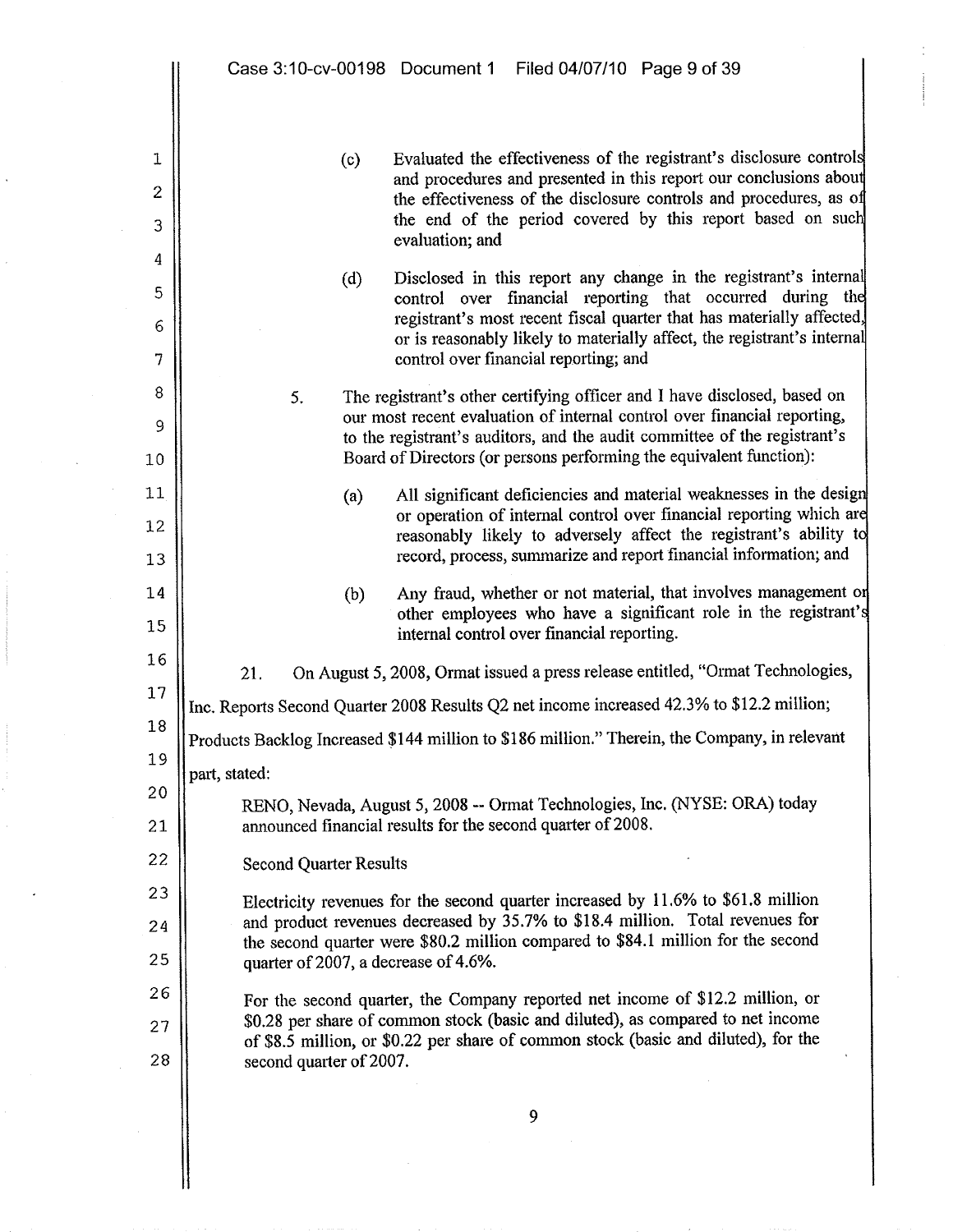1

2

3

4

5

6

7

8

9

10

11

12

13

14

15

16

17

18

19

20

21

22

23

24

25

26

27

28

Commenting on the quarter's results, Dita Bronicki, Chief Executive Officer of Ormat, stated: "We remain on track with projects scheduled to come online over the next two years with expected contribution of 101 MW by year's end and 73 MWin 2009.

"Generating capacity for both the quarter and six-months increased even as scheduled maintenance reduced production at several projects. We also built a solid product backlog that added \$176 million of new orders since the beginning of the year, out of which \$66 million are still subject to a Notice to Proceed. These orders were geographically diverse with projects from New Zealand, Turkey and the United States."

"The results confirm confidence in our growth goals. We secured additional leases and raised approximately \$246 million in capital by completing two stock placements and the second leg of our tax monetization transaction. The funding received from these activities provides us with ample capital as we continue to advance our growth strategy," Ms. Bronicki continued.

Electricity revenues for the three-month period ended June 30, 2008 were \$61.8 million compared to \$55.4 million in the year ago period, an increase of 11.6%. The increase in electricity revenues is primarily attributable to a net increase in domestic generating capacity of 3.6% to 539,966 MWh for the second quarter of 2008, as well as increased rates from the Puna Project due to higher oil prices. In addition, revenue increased from energy generated from the Amatitlan Project in Guatemala and the Momotombo project in Nicaragua.

Revenues from the Products Segment totaled \$18.4 million for the quarter, compared to \$28.7 million in 2007, a decrease of 35.7%. While revenues in the segment decreased, manufacturing and construction activities were not reduced. as manufacturing and construction activities for the Company's internal projects increased.

Adjusted EBITDA for the second quarter of 2008 was \$29.2 million, as compared to \$30.6 million in the same quarter last year. Adjusted EBITDA includes consolidated EBITDA and the Company's share in the operating income and depreciation and amortization totaling \$1.3 million and \$4.0 million for the quarters ended June 30, 2008 and 2007, respectively, related to the Company's unconsolidated investments. The reconciliation of GAAP net income to Adjusted EBlTDA is set forth below in this release.

Cash, cash equivalents and marketable securities as of June 30, 2008 increased to \$137.8 million from \$60.7 million as of December 31, 2007. In addition, we have unused bank lines of credits aggregating \$160 million.

On August 5, 2008, Ormat's Board of Directors approved the payment of a quarterly cash dividend of \$0.05 per share pursuant to the Company's dividend policy, which targets an annual payout ratio of at least 20% of the Company's net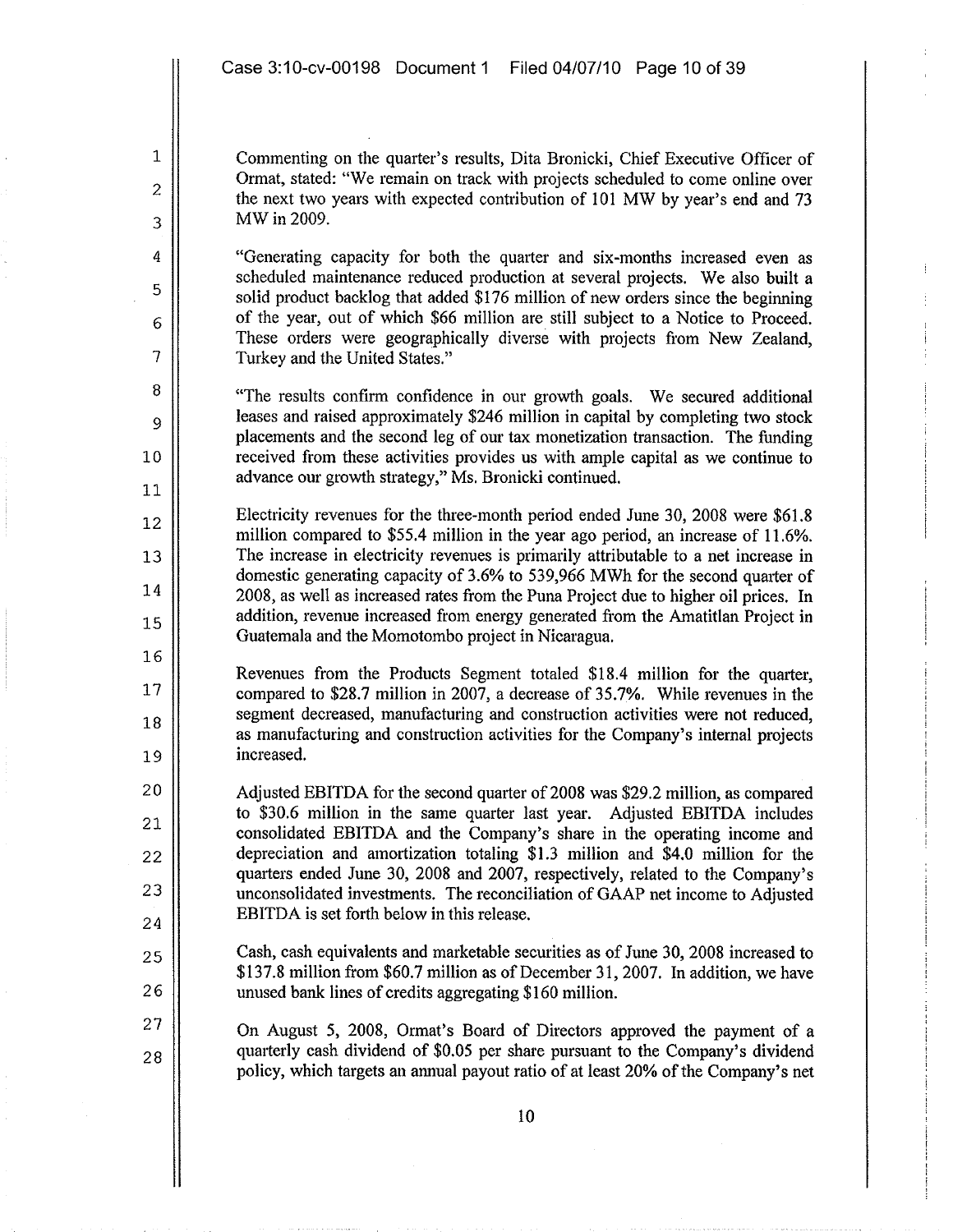income, subject to Board approval. The dividend will be paid on August 29,2008 to shareholders of record as of the close of business on August 19, 2008. The Company expects to pay a dividend of \$0.05 per share in the next quarter as welL.

Commenting on the outlook for 2008, Ms. Bronicki said, "Following our second quarter earnings results, we expect our 2008 Electricity Segment revenues to be approximately \$250 million. We also expect additional revenues of approximately \$9 million from our share of electricity revenues generated by Mammoth that is accounted for under the equity method. With regard to our Products Segment, we maintain our guidance for 2008 revenues and expect them to be between \$70 million and \$80 million".

Ms. Bronicki concluded, "The first half of 2008 yielded both top and bottom line growth that we expect will continue in the years to come, Ormat is well positioned to contribute to the mitigation of harmful effects of greenhouse gasses. We are pleased at the way in which both of our business segments are prepared for future growth, and look forward to the coming quarters."

Six Month Results

For the six month-period ended June 30, 2008, total revenues were \$149.6 million, an increase of 2.6% from \$145.8 million in the same period last year. Net income for the period was \$22.2 million, or \$0.52 per share, compared to \$2.7 million, or \$0.07 per share, in the first half of 2007.

Electricity Segment revenues for the six-month period were \$121.3 million, an increase of 22.5% from \$99.0 million in the same period a year ago. Products segment revenues for the first half of 2008 were \$28.3 million, a decrease of 39.5% from \$46.8 million in the same period in 2007.

Adjusted EBITDA for the six-month period was \$56.7 million, compared to \$44.0 million in the same period a year ago. Adjusted EBITDA includes consolidated EBITDA and the Company's share in the operating income and depreciation and amortization totaling \$2.8 million and \$8.2 million for the six months ended June 30, 2008 and 2007, respectively, related to the Company's unconsolidated investments. The reconciliation of GAAP net income to Adjusted EBITDA is set forth below in the release.

23 24

27

1

2

3

4

5

6

7

8

9

10

11

12

13

14

15

16

17

18

19

20

21

22

22. On August 6, 2008, Ormat filed its Quarterly Report with the SEC on Form i O-Q

25 for the 2008 fiscal second quarter. The Company's Form 10-Q was signed by Defendant Tenne

26 and reaffirmed the Company's financial results previously announced on August 5, 2008. The

Company's Form 1O-Q also contained Sarbanes-Oxley required certifications, signed by

Defendants Bronicki and Tenne, substantially similar to the certifications contained in  $\mathbb{Z}^2$ . 28 supra.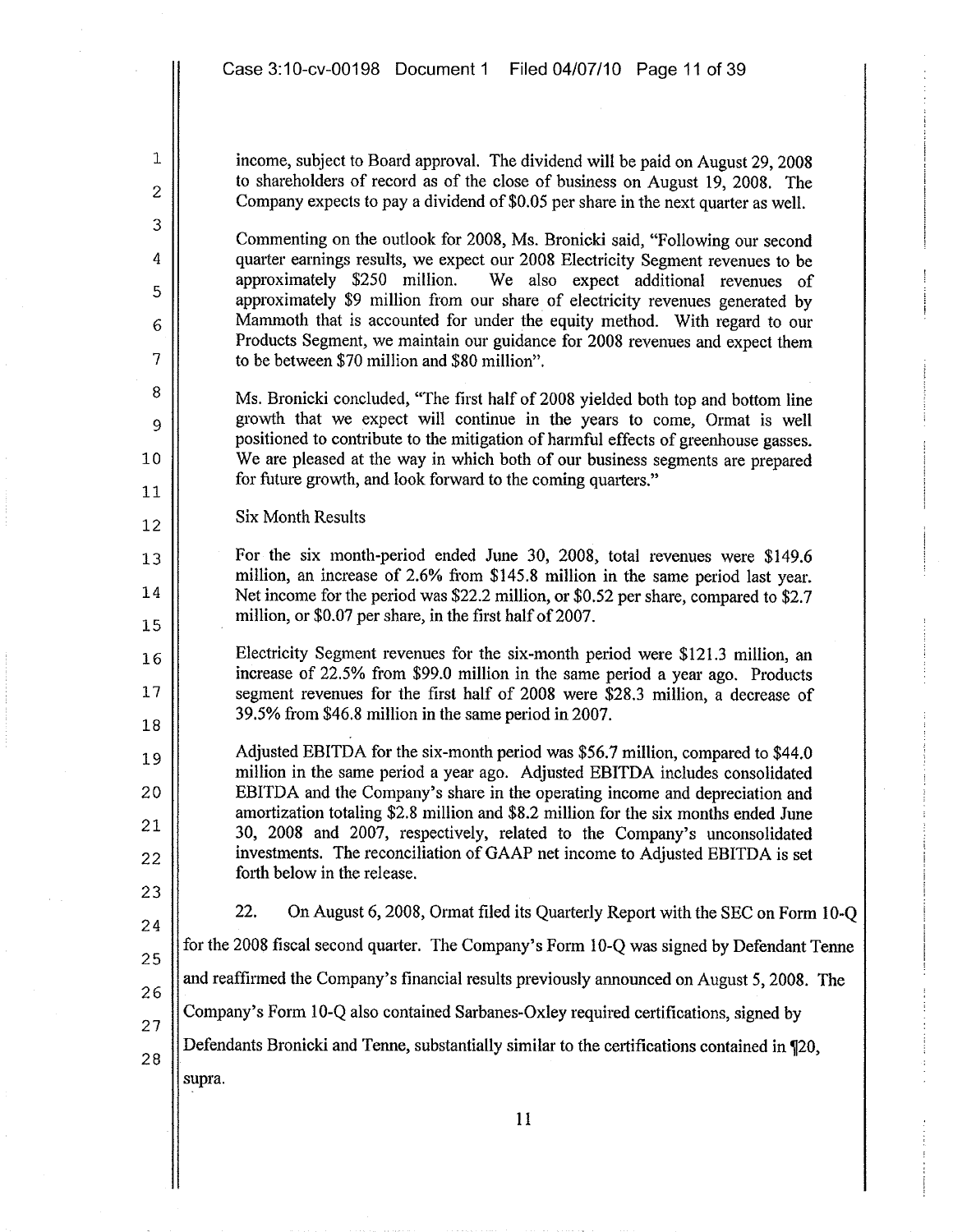i 2 3 4 23. On November 5, 2008, Ormat issued a press release entitled, "Ormat Teclinologies, Inc. Reports Third Quarter 2008 Results Q3 Revenues Increased 25.5% to \$99.7 million; Q3 Products Segment Revenues of \$30.9 million." Therein, the Company, in relevant part, stated: 5 | RENO, Nevada, November 5, 2008 -Ormat Technologies, Inc. (NYSE: ORA) today announced financial results for the third quarter of 2008. 6 7 8 9 10 Third Quarter Results For the three month period ended September 30, 2008, total revenues were \$99.7 million, an increase of 25.5% from \$79.5 million in the third quarter of 2007, consisting of a 12.1% increase in revenues from the Electricity Segment and a 71.0% increase in the Products Segment. 11 12 13 14 For the quarter, the Company reported net income of \$15.9 million, or \$0.35 pershare of common stock (basic and diluted), as compared to net income of \$15.8 million, or \$0.41 per share of common stock (basic and diluted), for the same period a year ago. There were 45.5 million weighted average shares used in the computation of diluted earnings per share in the third quarter of 2008 and 38.3 million weighted average shares for the same quarter in 2007. Despite the significant increase in revenues, net income remained at a level similar to last year's primarily due to two factors: the weakening of the US dollar impacting activity outside the U.S. and non-recurring consulting and legal expenses related to an acquisition which did not materialize. 15 16 17 18 19 20 21 22 23 24 25 26 27 28 Commenting on the quarter's results, Dita Bronicki, Chief Executive Officer of Ormat, stated: "The increase in total revenue of 25.5% for the quarter reflects the continued growth of our company. Revenue from the Products Segment in the third quarter increased 71% in line with our expectation for the year. We also continued to increase our energy generation and moved closer to commercial operation of Phase II of the Olkaria III and North Brawley power plants. We expect to end the year with approximately 500 MW in our operating portfolio, an increase of approximately 100 MW for the year. For 2009 we expect an additional increase of approximately 70 MW, for which we have committed financing in place." i "The predictable cash flow from our fully contracted capacity, together with existing committed credit lines, allows us to continue executing on our growth plans despite the turbulent times within the global economic system." Electricity revenues for the third quarter of 2008 were \$68.8 million, an increase of 12.l % as compared to \$61.4 million in the third quarter of 2007. The increase in electricity revenues is primarily attributable to a net increase in domestic generating capacity to 508,141 MWh for the quarter, up from 501,389 MWh in the same period of 2007. The increase in revenues is a result of new plants placed 12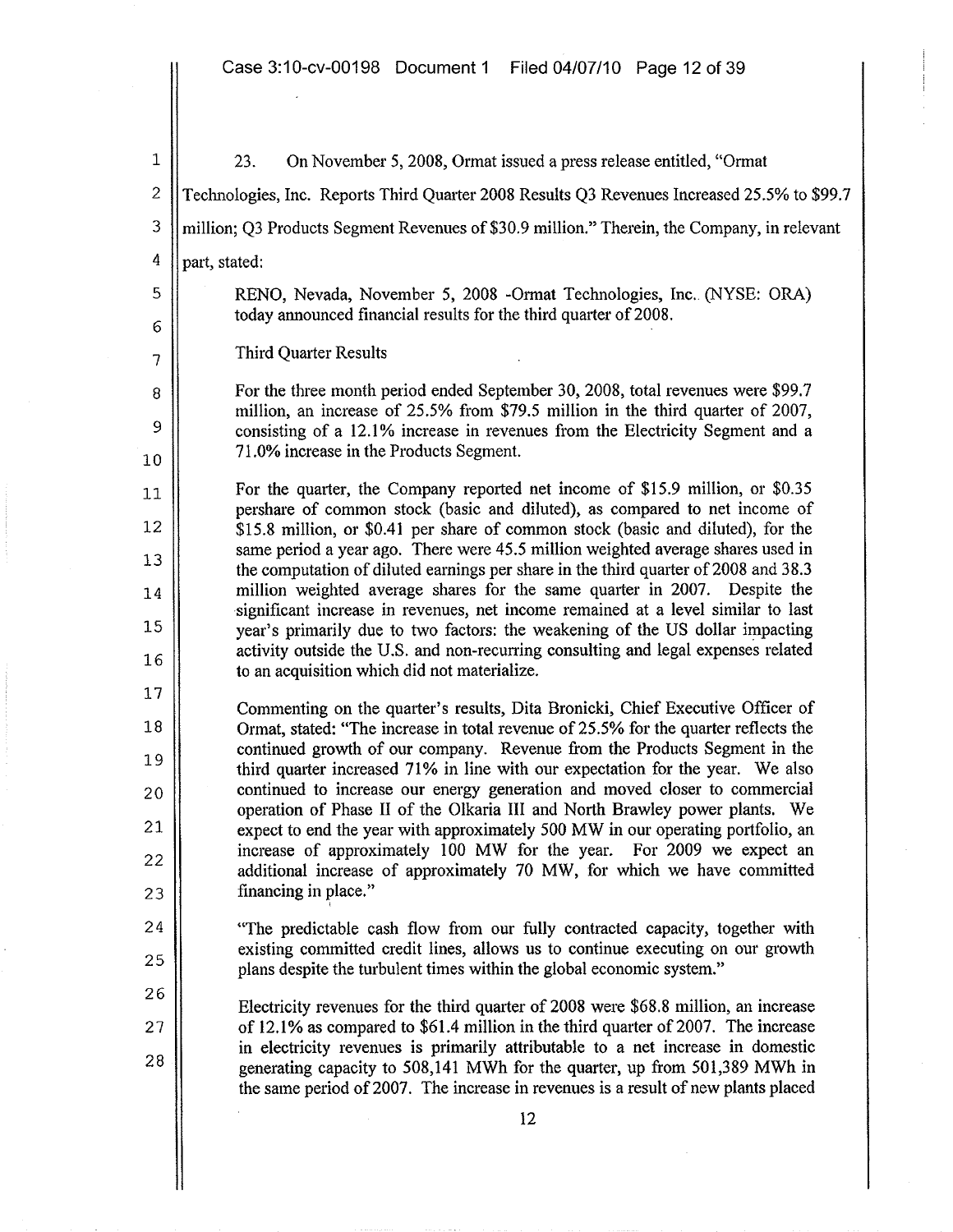into service, but was partially offset by a generator failure in the Ormesa complex, the expected xpiration of an "adder" paid under the Heber 2 power purchase agreement, and the shutdown of Steamboat 2/3 due to the replacement of its turbines with new turbines manufactured by us. Increased energy rates at the Puna project due to higher oil prices and increased generation in the Amatitlan and Momotombo projects also helped boost electricity revenues.

Revenues from the Products Segment for the three-month period ended September 30, 2008 were \$30.9 million, compared to \$18.1 million in the same period in 2007, an increase of 71.0%. The increase in product revenues was primarily attributable to the timing of the receipt of purchase orders, and the timing of revenue recognition.

Adjusted EBITDA for the third quarter of 2008 was \$36.6 million, as compared to \$38.0 million in the same quarter last year. Adjusted EBITDA includes operating income and depreciation and amortization totaling \$1.3 million and \$4.5 million for the quarters ended September 30, 2008 and 2007, respectively, related to the Company's unconsolidated investments. The reconciliation of GAAP net income to Adjusted EBITDA is set forth below in this release.

Cash, cash equivalents and marketable securities as of September 30, 2008 decreased to \$38.1 million from \$60.7 million as of December 3l, 2007. In addition, we have committed bank lines of credits aggregating \$310 million as of today.

On November 5, 2008, Ormat's Board of Directors approved the payment of a quarterly cash dividend of \$0.05 per share pursuant to the Company's dividend policy, which targets an annual payout ratio of at least 20% of the Company's net income, subject to Board approval. The dividend will be paid on December 1, 2008 to shareholders of record as of the close of business on November 19,2008.

Commenting on the outlook for 2008, Ms. Bronicki said, "With regard to our Electricity Segment, following our third quarter earnings results, we maintain our guidance for 2008 and expect electricity segment revenues for 2008 to be approximately \$250 million. We also expect additional revenues of We also expect additional revenues of approximately \$9 million from our share of electricity revenues generated by the Mammoth plant, the investment in which is accounted for under the equity method. Given our Products Segment results for the third quarter, we now anticipate revenues in this segment of between \$75 and \$80 million for the year being at the high end of previous guidance."

## Nine-Month Results

1

2

3

4

5

6

7

8

9

10

11

12

13

14

15

16

17

18

19

20

21

22

23

24

25

26

27

28

For the nine-month period ended September 30, 2008, total revenues were \$249.3 million, an increase of 10.7% from \$225.3 million in the same period last year. Net income for the period was \$38.1 million, or \$0.87 per share, compared to \$18.5 million, or \$0.48 per share, in the same period in 2007. There were 43.9